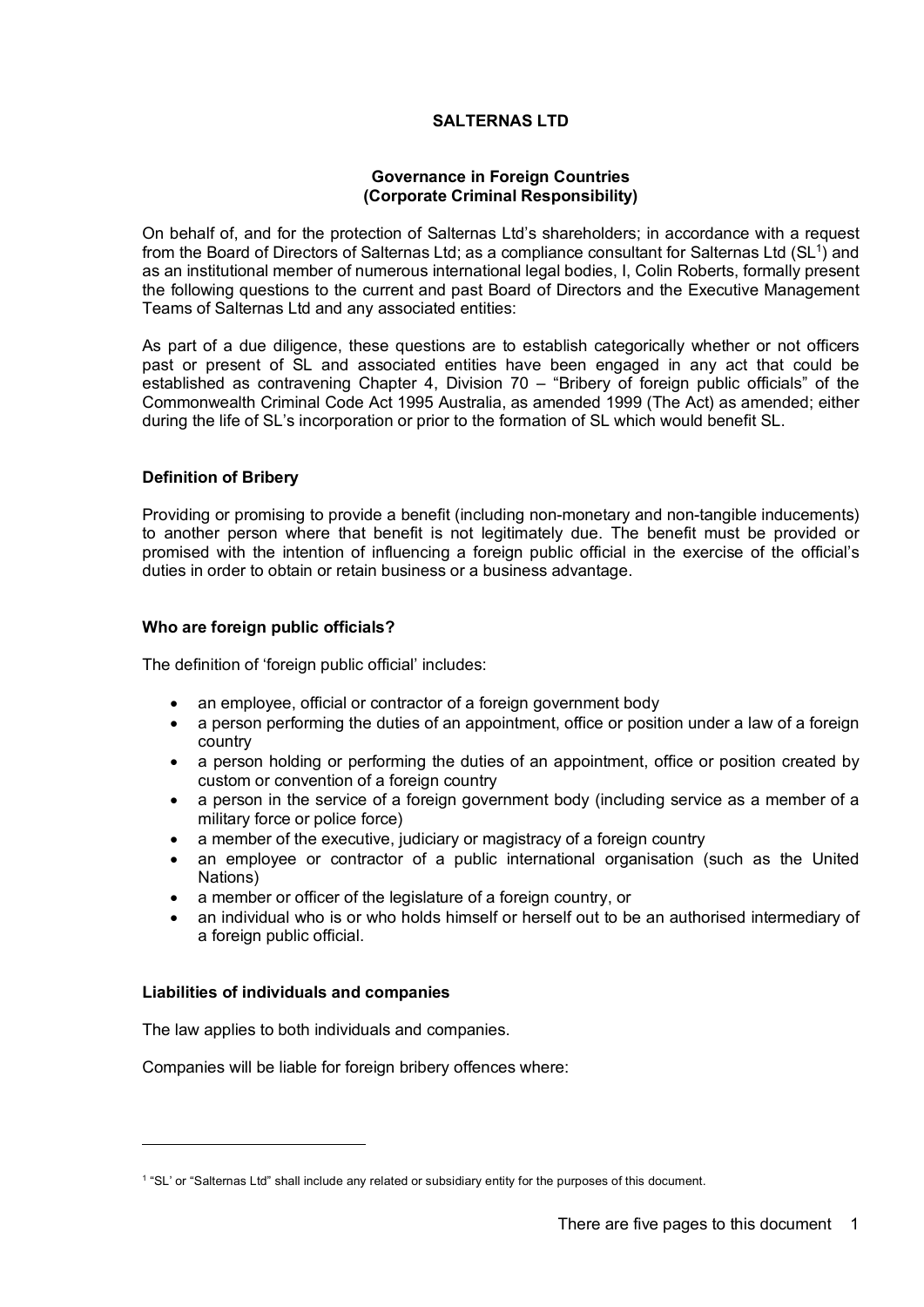- the company's board of directors or a high managerial agent of the company intentionally, knowingly or recklessly committed the foreign bribery offence
- the company's board of directors or a high managerial agent of the company expressly, tacitly or impliedly authorised or permitted the commission of the foreign bribery offence
- a corporate culture existed within the company that directed, encouraged, tolerated or led to non-compliance with the law on foreign bribery offences, or
- the company failed to create and maintain a corporate culture that required compliance with the law on foreign bribery offences.

A high managerial agent of a company is an employee, agent or officer of the company with such responsibility that his or her conduct may fairly be assumed to represent the company's policy.

A company can be criminally liable if the corporate culture:

- directs;
- encourages;
- tolerates; or
- leads to

non-compliance with the criminal provisions proscribing the bribery of foreign public officials.

In addition, under the Australian law, a company can be criminally liable if the company fails to create and maintain a corporate culture that requires compliance with the law.

#### **Defences to bribery offences**

It is irrelevant that the conduct is customary or officially tolerated.

Defence applies to "facilitation payments", that is where the benefit provided is minor and was paid to expedite or secure the performance of a routine, minor government action (such as the issuing of a visa or licence).

Persons intending to rely on this defence must show a record of the transaction, including their own identity, the date, benefit provided, the identity of the foreign public official and the action that the benefit was provided to achieve.

Defences of general application such as duress and intervening conduct or event apply for corporations. A specific defence of due diligence is available to a corporation for conduct engaged in by a 'high managerial agent'.

The legislation anticipates that a benefit may be provided, offered or promised either directly or through an intermediary. Those arrangements are also prohibited. The foreign public official need not be the recipient of the benefit although the actions must be committed with the intention of influencing the foreign public official in the exercise of his or her duties as a foreign public official.

#### **Penalties**

The maximum penalties for committing the offence of bribery of a foreign public official are imprisonment for ten years or a fine of up to \$66,000 or both. Corporations can also be liable where their employees, agents or officers commit offences while acting within the scope of their employment. The penalty for a corporation, which commits an offence can be as high as \$330,000.

In addition, if an offence has been committed, there will be circumstances in which a court may confiscate property, which has been illegally obtained by a company.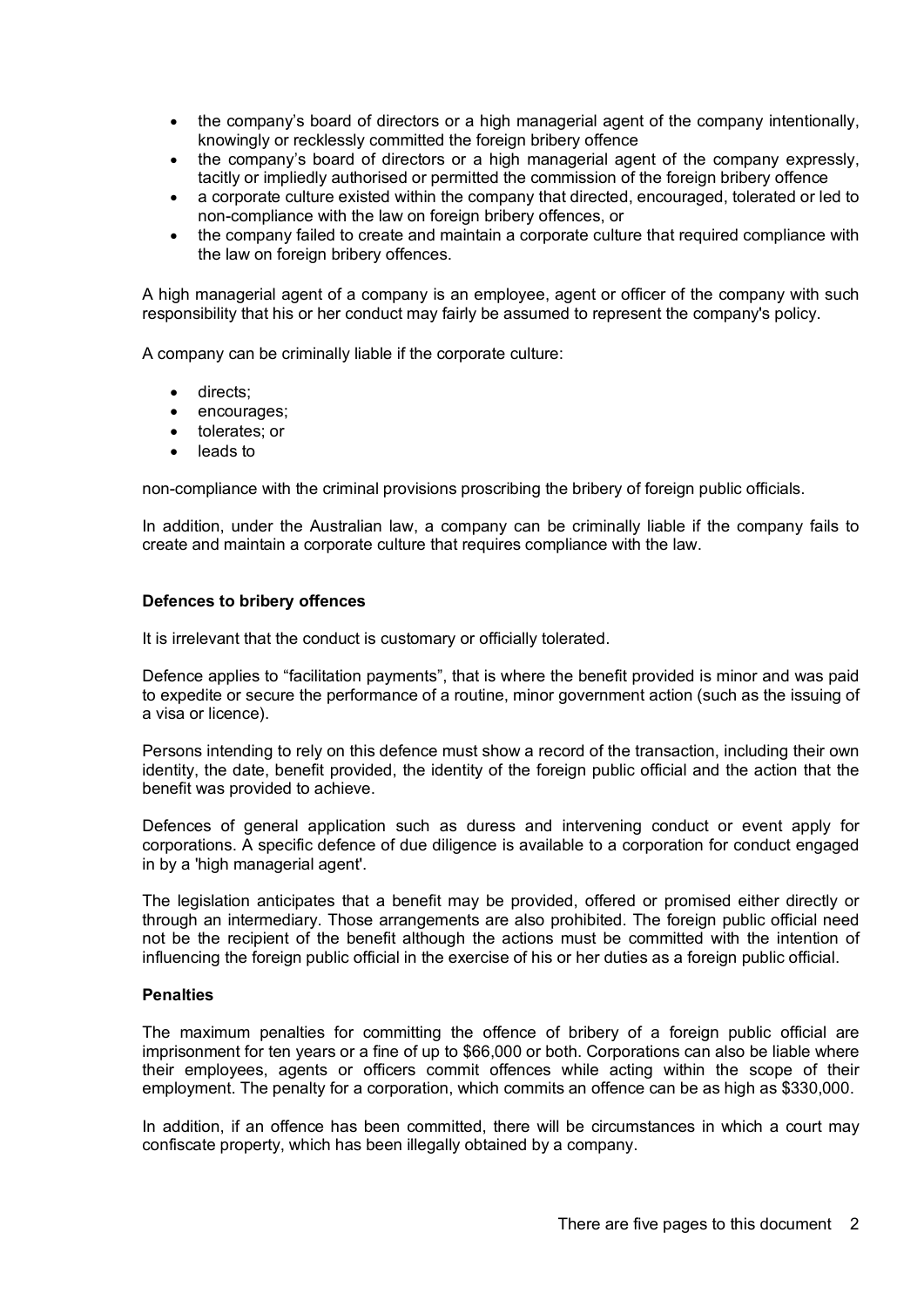## **Questions:**

## **Question 1**

(a)

In the period of your employment or engagement with SL and/or associated entities, have you or to your knowledge, any other person acting for SL or any of its subsidiary entities, intentionally, knowingly or recklessly:

- (i) provided a benefit to another person; or
- (ii) caused a benefit to be provided to another person; or
- (iii) offered to provide, or promised to provide, a benefit to another person; or
- (iv) caused an offer of the provision of a benefit, or a promise of the provision of a benefit, to be made to another person; and

(b)

Provided or promised to provide a benefit that is not legitimately due<sup>2</sup> to the other person: and

(c)

Have you or a person known to you, done so with the intention of influencing a foreign public official (who may be the other person) in the exercise of the official's duties as a foreign public official in order to:

- (i) obtain or retain business; or
- $(iii)$  obtain or retain a business advantage that is not legitimately due<sup>3</sup> to the recipient, or intended recipient, of the business advantage (who may be the first-mentioned person).

## **Question 2**

In the period of your employment or engagement with SL, have you or to your knowledge, any other person acting for SL or any of its subsidiary entities, entered into negotiations or discussions with any foreign public official or any party acting for a foreign public official where a benefit of the nature described in Question 1 was promised or requested.

<sup>2</sup> *Benefit that is not legitimately due*

For the purposes of this section, in working out if a benefit is *not legitimately due* to a person in a particular situation, disregard the following:

- (a) the fact that the benefit may be customary, or perceived to be customary, in the situation;
- (b) the value of the benefit;
- (c) any official tolerance of the benefit.

#### <sup>3</sup> *Business advantage that is not legitimately due*

For the purposes of this section, in working out if a business advantage is *not legitimately due* to a person in a particular situation, disregard the following:

- (a) the fact that the business advantage may be customary, or perceived to be customary, in the situation;
- (b) the value of the business advantage;
- (c) any official tolerance of the business advantage.

*Note: A benefit includes any advantage and is not limited to property*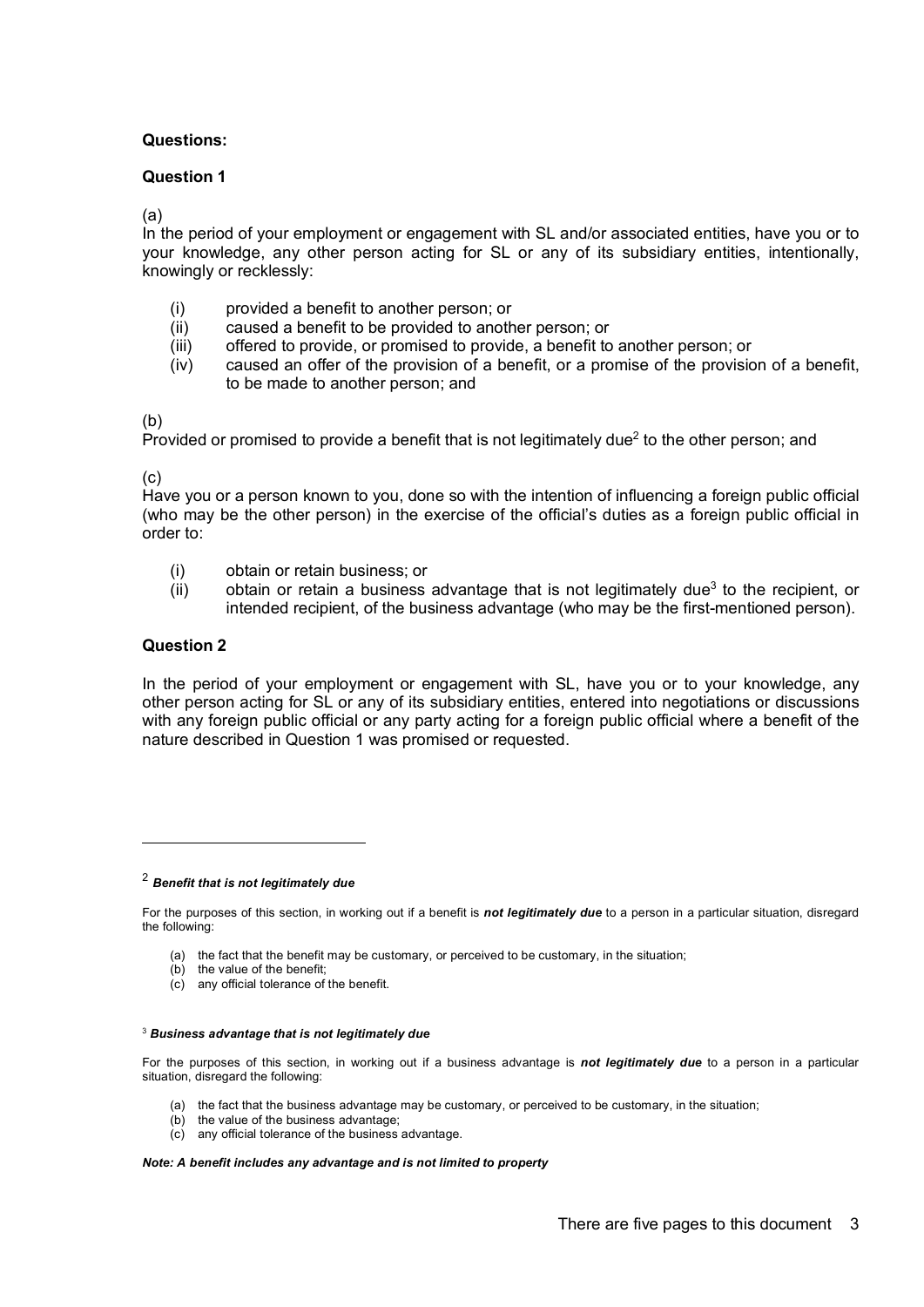## **Question 3**

In the period of your employment or engagement with SL, have you or to your knowledge, any other person acting for SL or any of its subsidiary entities, knowingly or recklessly been engaged or been involved in:

- (a) contracts with consultants or agents who have been engaged to engender support of local officials, regulators or politicians:
	- (i) If YES, were extra fees provided which may contravene the Act
- (b) arrangements with consultants or agents who assist in the securing of business according to "the local way" or who arrange introductions to key government decision makers;
	- (i) If YES, were extra fees provided which may contravene the Act
- (c) projects in which a foreign public official may have a direct or indirect interest;
- (d) ventures involving participation by a local entity and with periodic payments flowing directly or indirectly to a foreign public official; and
- (e) benefits being given to relatives of foreign public officials, for example, educational assistance

Penalty: Imprisonment for 10 years.

*Note: Section 4B of the Crimes Act 1914 allows a court to impose a fine instead of imprisonment or in addition to imprisonment.*

#### **Declaration**

I ……………………………………………………/……………………..………………………….. [name] [position]

having read this document confirm I am aware and understand the Company's policy in respect to the Bribery of foreign public officials and also confirm my answer to: Question 1 is…………………………………………………………………………………and to Question 2 is…………………………………………………. ……………………………..and Question 3 is………………………………………………………………………………….

| Signature: | Date: |
|------------|-------|